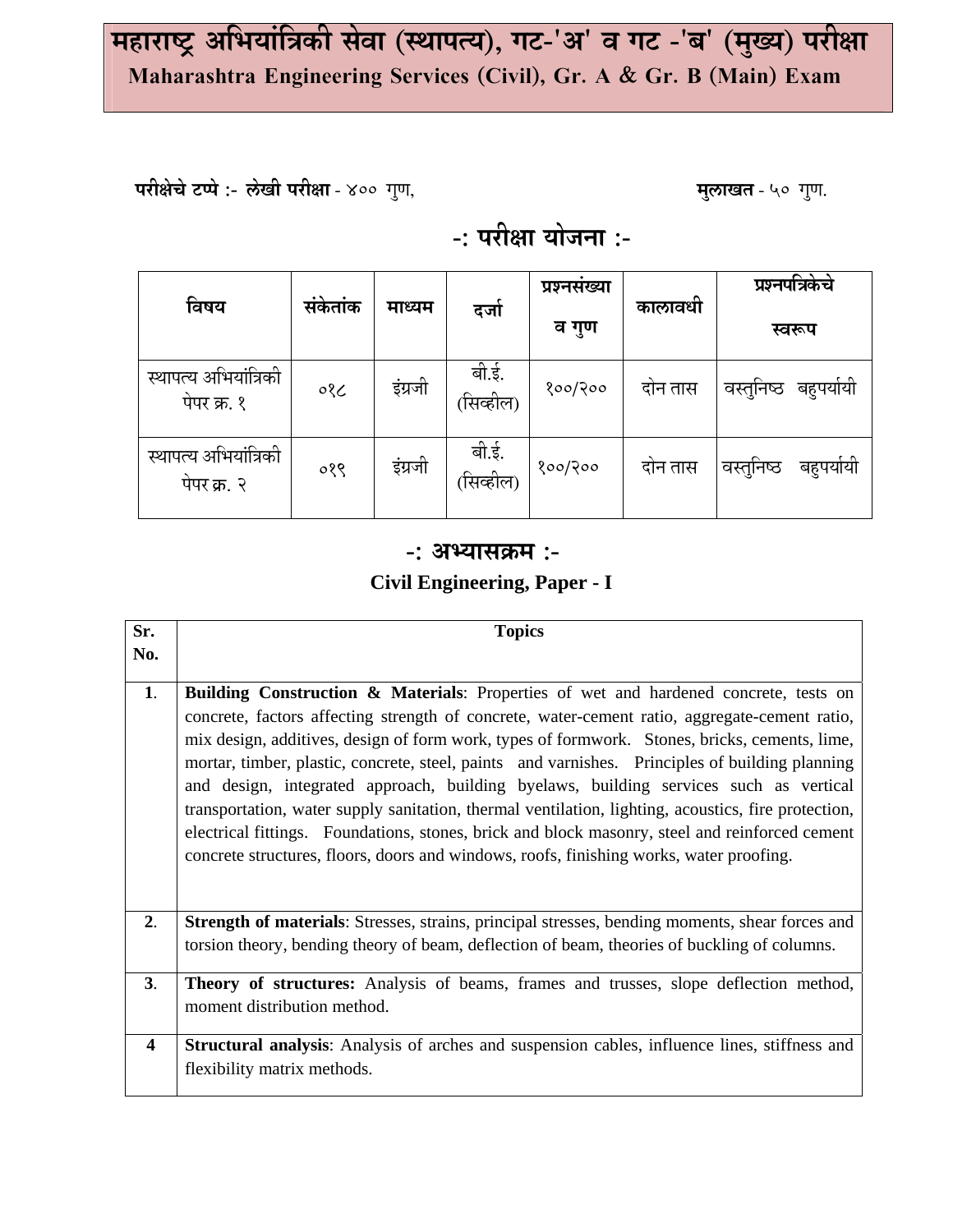| 5 | Steel structures: Design of bolted and welded connections, columns, footings, trusses, steel      |  |  |  |
|---|---------------------------------------------------------------------------------------------------|--|--|--|
|   | beams, plate girders.                                                                             |  |  |  |
| 6 | <b>Design of reinforced concrete structures</b> (Working stress and limit state): Design of slab, |  |  |  |
|   | beams, columns, footing. retaining walls, tanks, building frames, staircases.                     |  |  |  |
| 7 | <b>Pre-stressed Concrete:</b> Principles of pre-stressing, materials used and their properties,   |  |  |  |
|   | permissible stresses as per I.S. codes, systems of pre-stressing, losses in pre-stress, design of |  |  |  |
|   | pre-tensioned and post-tensioned beams- simply supported, rectangular and T- beams, cable         |  |  |  |
|   | profile, end block design, bridge girder.                                                         |  |  |  |
|   |                                                                                                   |  |  |  |
| 8 | <b>Construction Planning and Management:</b> Elements of scientific management, elements of       |  |  |  |
|   | material management, safety engineering, network analysis, construction equipment, site layout,   |  |  |  |
|   | quality control.0                                                                                 |  |  |  |
|   |                                                                                                   |  |  |  |
| 9 | Computer-aided analysis and design of structures, application of computer programming to          |  |  |  |
|   | structures. numerical methods such as-                                                            |  |  |  |
|   | i.<br>Finding area by Simpson's rule, trapezoidal rule;                                           |  |  |  |
|   | ii.<br>Finding root of an equation by a) Newton-Raphson techniques                                |  |  |  |
|   | iii.<br>b) Bisection method                                                                       |  |  |  |
|   | Solution of simultaneous equations by a) Gauss elimination method, b) Gauss-<br>iv.               |  |  |  |
|   | Jordan method, c) Iteration method.                                                               |  |  |  |
|   |                                                                                                   |  |  |  |

\*\*\*\*\*\*\*\*\*\*\*\*\*\*\*\*\*\*\*\*\*\*\*\*\*\*\*\*\*\*\*\*\*\*\*\*\*\*\*\*\*\*\*\*\*

### **Civil Engineering, Paper –II**

| Sr.                     | <b>Topics</b>                                                                                        |
|-------------------------|------------------------------------------------------------------------------------------------------|
| No.                     |                                                                                                      |
|                         |                                                                                                      |
| $\mathbf{1}$            | <b>Surveying:</b> Classification of surveys, measurement of distances-direct and indirect methods,   |
|                         | optical and electronic devices, prismatic compass, local attraction; plane table surveying,          |
|                         | levelling, calculations of volumes, contours, theodolite, theodolite traversing, omitted             |
|                         | measurements, trigonometric levelling, tacheometry, curves, photogrammetry,<br>geodetic              |
|                         | surveying, hydrographic surveying.                                                                   |
|                         |                                                                                                      |
| $\mathbf{2}$            | <b>Estimating, Costing and Valuation:</b> Specification, estimation, costing, tenders and contracts, |
|                         | rate analysis, valuation                                                                             |
| $\overline{\mathbf{3}}$ | Geo-technical Engineering: Geotechnical properties, stresses in soil, shear resistance,              |
|                         |                                                                                                      |
|                         | compaction, consolidation and earth pressure, stability of slopes, bearing capacity, settlements,    |
|                         | shallow and deep foundations, cofferdams, ground water control.                                      |
| $\overline{\mathbf{4}}$ | <b>Fluid Mechanics:</b> Properties of fluids, fluid statics and buoyancy, kinematics and dynamics,   |
|                         | flow measurement, flow in open channel, flow in closed conduits, dimensional and model               |
|                         | analysis, losses in pipe flow, siphon, water hammer, boundary layer and control, pipe network.       |
|                         |                                                                                                      |
| 5                       | Fluid Machines: Hydraulic turbines, centrifugal pumps, reciprocating pumps, power house,             |
|                         | classification and layout.                                                                           |
|                         |                                                                                                      |